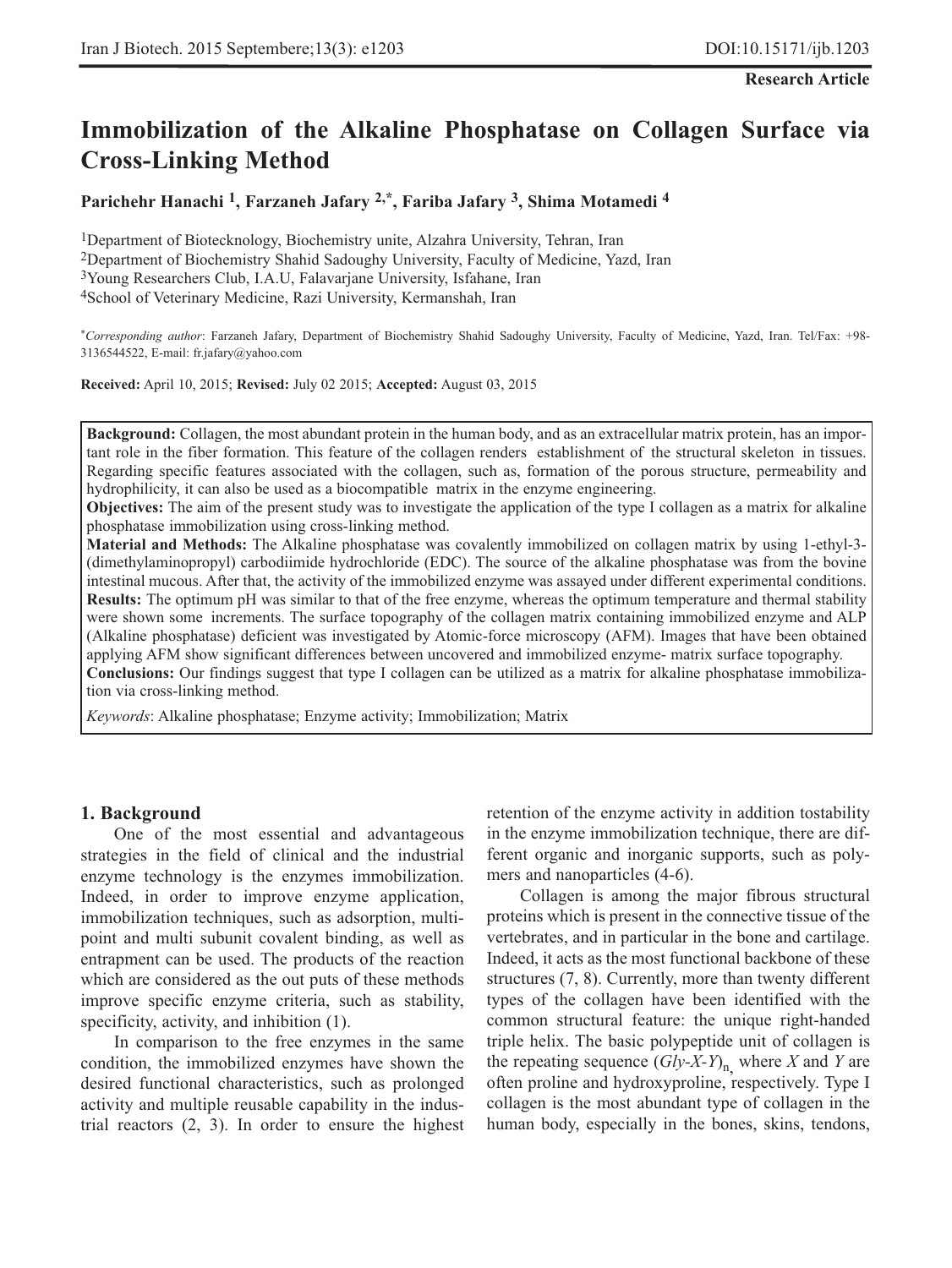vascular system, and organs (9). Collagen possesses valuable properties, such as biodegradability, biocompatibility, non-cytotoxicity, in addition to ability to support the cellular growth. In addition, the various processed products of this biomolecule such as films, sheets, beads, fibers, and sponges can be used for biomedical applications.

Collagen has particular properties including thermal stability, mechanical strength, and the ability to engage in the specific interactions with other biomolecules. The porous structure of the collagen matrix provides a large specific surface for supplying relatively high quantity of the enzyme loading in addition to high porosity giving the accessibility of the active sites along with low diffusion resistance necessary for high reaction rate and conversion (41, 42). The fibrouse structure of the collagen also leads to the improved catalytic efficiency of the immobilized enzymes. Therefore, the unique physical and biochemical properties of the collagen make it a suitable support for the enzyme immobilization and application in the largescale operation.

Alkaline phosphatase (*Aps*; *EC* 3.1.3.1) is a metalloenzyme (two *Zn* and one *Mg*) which removes phosphate groups from numerous kinds of molecules and degrades inorganic pyro phosphate  $(pp_i)$  to inorganic phosphate (10). Alkaline phosphatase has been considered as a useful and common enzyme for different application, among which molecular biology laboratories. The reason of this selection is the possessing of the phosphate group at the 5′ end in DNA. Therefore, in order to prevent ligation (attachment of the 5′ end to the 3′ end in DNA molecule), terminal phosphates are removed. As a result, DNA molecules remain in linear form until the next step of the process. As well, ALP is known as a labeling enzyme which is applied in electrochemical enzyme immunoassays and immunosensors (11).

Furthermore, since ALP is essential in bone mineralization, its immobilization can be applied in bone tissue engineering.

The three common methods for immobilization of the ALP are: cross-linking, covalent binding, and adsorption. The enzyme was immobilized by crosslinking method on different matrices such as microscope glass and fibrin. The most common functional reagents that are used for cross linking the enzyme are 1-ethyl-3-(dimethylaminopropyl) carbodiimide hydrochloride (EDC*)*, N-hydroxysuccinimide (NHS), diazo and Glycidoxypropyletrimethoxysilane (12-14). Although the ALP has been immobilized on aminated glass surface under vacuum condition without involvement of chemical reagent (15), but, collagen has not been used as matrix yet for ALP immobilization.

# **2. Objectives**

The aim of the present study was to investigate if type I collagen can be used as matrix for alkaline phosphatase immobilization with cross-linking method.

# **3. Materials and Methods**

# *3.1. Activation of the Collagen Fiber and Immobilization of the Enzyme*

The collagen matrix (Viscofan cell carrier) was treated with 10 mg/mL of 1-ethyl-3-(dimethylaminopropyl)- carbodiimide hydrochloride (EDC*)* (Piers 22980) in phosphate buffer for 30 minutes (16). Activated matrix was washed with PBS and was incubated in the aqueous bovine intestinal mucosa alkaline phosphatase (3 U) (Sigma P6774) for 2 h. The collagen matrix was rinsed four times with PBS 15 min each on a shaker.

### *3.2. The Alkaline Phosphatase Activity Assay*

The Taylor *et al*. (2006) method was used for estimation of the enzyme activity. The p-nitrophenylphosphate (pNPP) (Sigma P4744) was chosen as the substrate (15). A Stock solution of pNPP was prepared  $(350 \mu M)$  pNPP in 25 mM glycine at pH 9.5) and collagen matrix with the immobilized enzyme was treated with 2 mL of the substrate solution at room temperature. 90 μL of 1 M NaOH and 1 M EDTA was added every minute to the reaction mixture to stop reaction, and absorbance was determined at 405 nm. The alkaline phosphatase activity was calculated using the methods Taylor *et al*. 2005 applying the following formula.

### *3.3. Quantification of the Immobilized Enzyme*

The standard curve was plotted applying 2 mL of substrate against different concentrations of free enzyme (3.2, 6.3, 12.5 25, 50 unit.mL-1). Subsequently, enzyme activity of ALP immobilized on collagene surface was measured in accordance to standard activity curve.

# *3.4. Estimation of the Optimum pH of the Free and Immobilized ALP*

The alkaline phosphatase activity (both free and immobilized) was determined at 37ºC and at different pHs  $(8.5, 9, 9.5, 10, \text{ and } 10.5)$  with  $350 \,\mu\text{M}$  of the pNPP as substrate.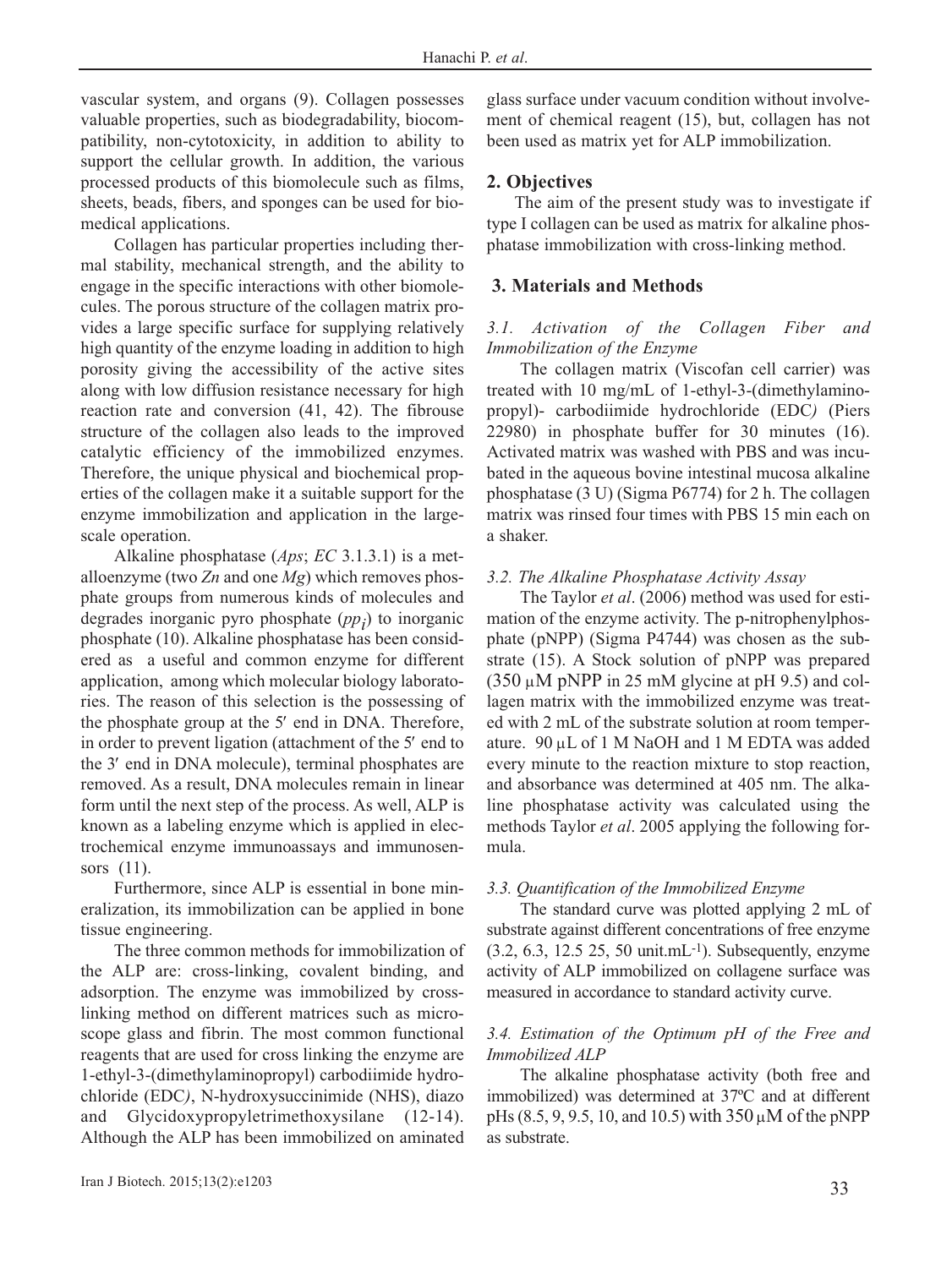### *3.5. Determination of the Optimum Temprature for Free and Immobilized ALP*

The activity of the free and immobilized enzymes was detected at different temperatures ranging from 30ºC to 50ºC in presence of 2 mL of 350 μM pNPP.

# *3.6. Thermal Stability of the Free and Immobilized Enzyme*

The free and immobilized enzymes were incubated at 37ºC and every 5 min the activity was determined up to 50 min.

#### *3.7. Reusability of the Immobilized ALP*

The activity of 3 units of the immobilized enzyme on the matrix was calculated first.Then the matrix was washed using phosphate buffer at pH range 6.5-7.5.

#### *3.8. Storage Stability of the Immobilized ALP*

The storage condition for the collagen matrix with immobilized enzyme was determined in *PBS* buffer with pH range 6.5-7.5 at room temperature for one month and the activity was assayed as a function of the time.

# **4. Results**

### *4.1. Properties of the Immobilized ALP*

In the presen study the optimum pH and temperature, thermal stability, reusability, and storage stability of the immobilized enzyme were studied. The total amount of the immobilized enzyme on a surface area of 2.25 cm2 of the synthesized collagen matrix was determined. It was found that 3 units of the enzyme has covered this unit area (Figures 1, 2).

### *4.2. The Optimum pH*

The effect of the pH on immobilized alkaline phosphatase activity was investigated and compared with the free enzyme (Figure 3). Result indicated that the optimal pH value for the immobilized and free enzyme was the same  $(\approx 9.5)$ . The pH changes in the immobilized enzyme can be associated with the polymer characteristics and product accumulation on the matrix. Moreover, observed perturbations on the pH profiles are likey due to the product accumulation on matrix in such a way that enzyme activity itself could be hindered.

#### *4.3. Optimum Temperature*

The best temperature for free enzyme activity was 35ºC which was enhanced to 40ºC for immobilized enzyme (Figure 4).



**Figure 1.** Assessment of the immobilized alkaline phosphatase according to the Taylor's method with p-nitrophenylphosphate as a substrate



**Figure 2.** Standard activity curve, this curve was used to estimate the amount of the immobilized enzyme



**Figure 3.** The effect of pH on the activity of the free and immobilized enzymes. Both enzymes show the highest activity at pH 9.5 although the immobilized enzyme shows higher activity for a wider range of pHs

#### *4.4. Thermal Stability*

The thermal stability of the free and the immobilized enzymes on the collagen matrix was determined. According to the plots that are shown in the figure Figure 5, the immobilized ALP displays a rise in the thermal activity in comparison to the free enzyme. The covalent immobilization of the alkaline phosphatase increased denaturation resistance which was probably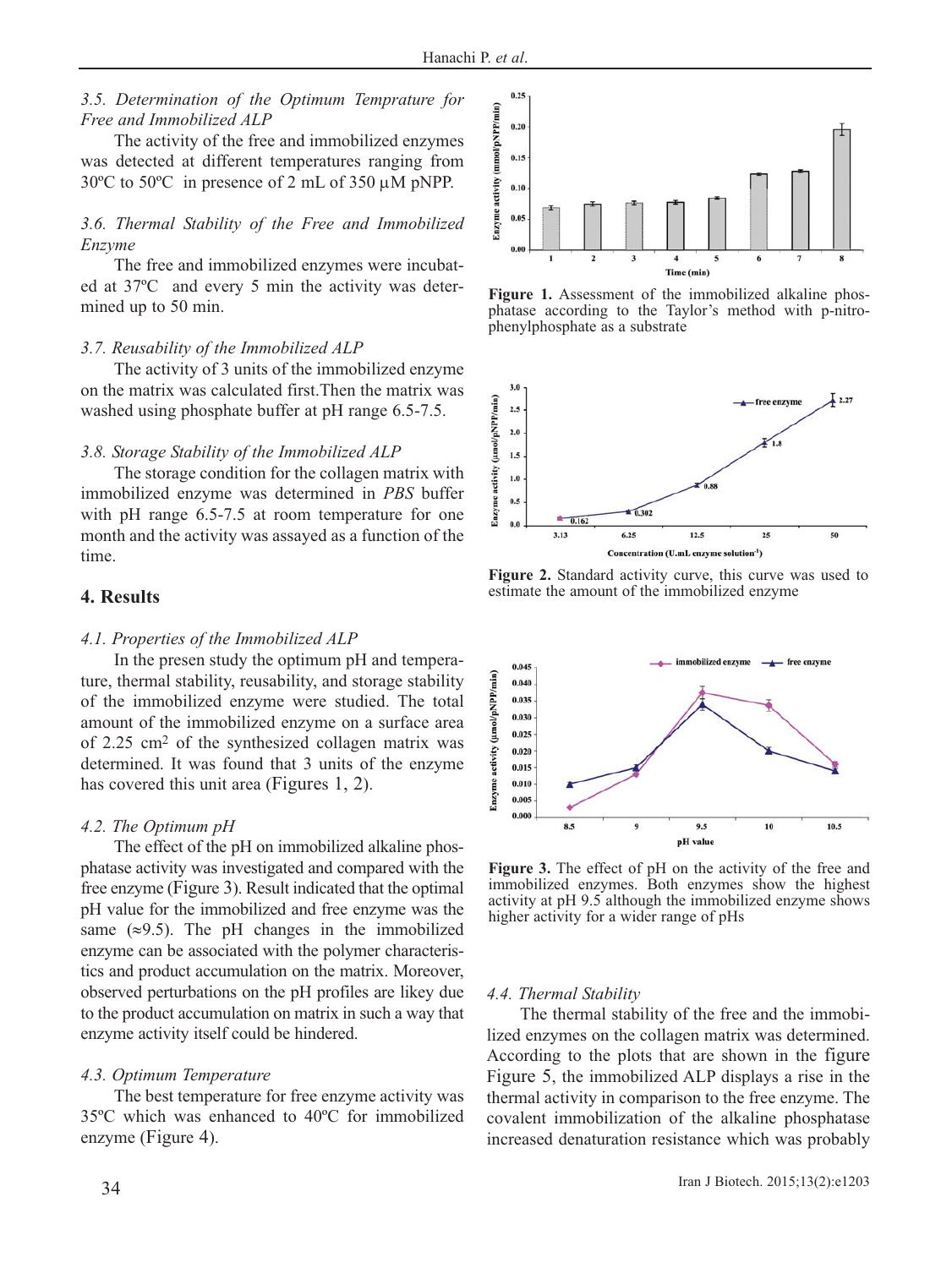

**Figure 4.** The effect of temperature (30-50ºC) on the enzyme activity of the free and immobilized enzymes. The immobilized enzyme shows an optimal activity at a higher temperature (40ºC)

a consequence of the multipoint attachment acquired in the immobilization process.

### *4.5. Reusability*

Reusability of the immobilized enzymes has been considered a valuable property in the enzyme engineering. Our results indicated that alkaline phosphatase activity was remained about 48.6% after 9 times (Figure 6).

# *4.6. Storage Stability and AFM Characterization of the Collagen*

The immobilized enzyme was stored at the room temperature for one month and the activity was assayed during this period. It was found that the residual enzyme activity is approximately 40% after one month of the storage. The surface topography was investigated by applying AFM on collagen matrix containing the immobilized ALP and the matrix without



**Figure 5.** Thermal stability of the free and the immobilized enzyme after 50 min of the incubation at 37ºC. Immobilization of thr ALP has resulted in an increased thermal stability



**Figure 6.** The effect of the repeated use (N) on the activity of the immobilized enzyme. The immobilized enzyme keeps around 50% of the enzymatic activity upon 9 times of the application

ALP as shown in Figure 7. The images demonstrated significant differences between bare and immobilized enzyme matrix surfaces topography, which revealed that the process of enzyme immobilization was successfully performed.

### **4. Discussion**

Up to now, different kinds of enzymes have been immobilized on collagen membrane with either of the three methods including impregnation, entrapment, and electrolytic co deposition (12-14). However, ALP immobilization on collagen as a matrix has not been carried out yet. Vissink has immobilized heparin on collagen by using EDC and NHS in 2002 (16) and Yeminiet *et al*. (2006) have utilized collagen-like peptide as a matrix for immobilization of the horseradish peroxidase (17). Therefore, in the present study we have selected collagen for ALP immobilization. We selected collagen as it is mechanically stable with high tensile strength and could be altered into different sizes and shapes by various physical and chemical modifications. On the other hand, collagen has suitable functional groups such as carboxyl groups on glutamates and amine groups on lysines, and arginine amino acids that can participate in cross-linking reaction. These advantages make collagen suitable for biomedical and biomaterial applications.

In this study, EDC was used as the cross linking reagent, the most common form of 1-ethyl-3-(3 dimethylaminopropyl)- carbodiimide, and a water soluble hydrochloride derivative of the carbodiimide. The optimum pH ranges for this compound are 4.0-6.0 . The goal for using this compound as a carboxyl activating agent was the coupling of the primary amines to yield amide bond. Indeed the EDC can be coupled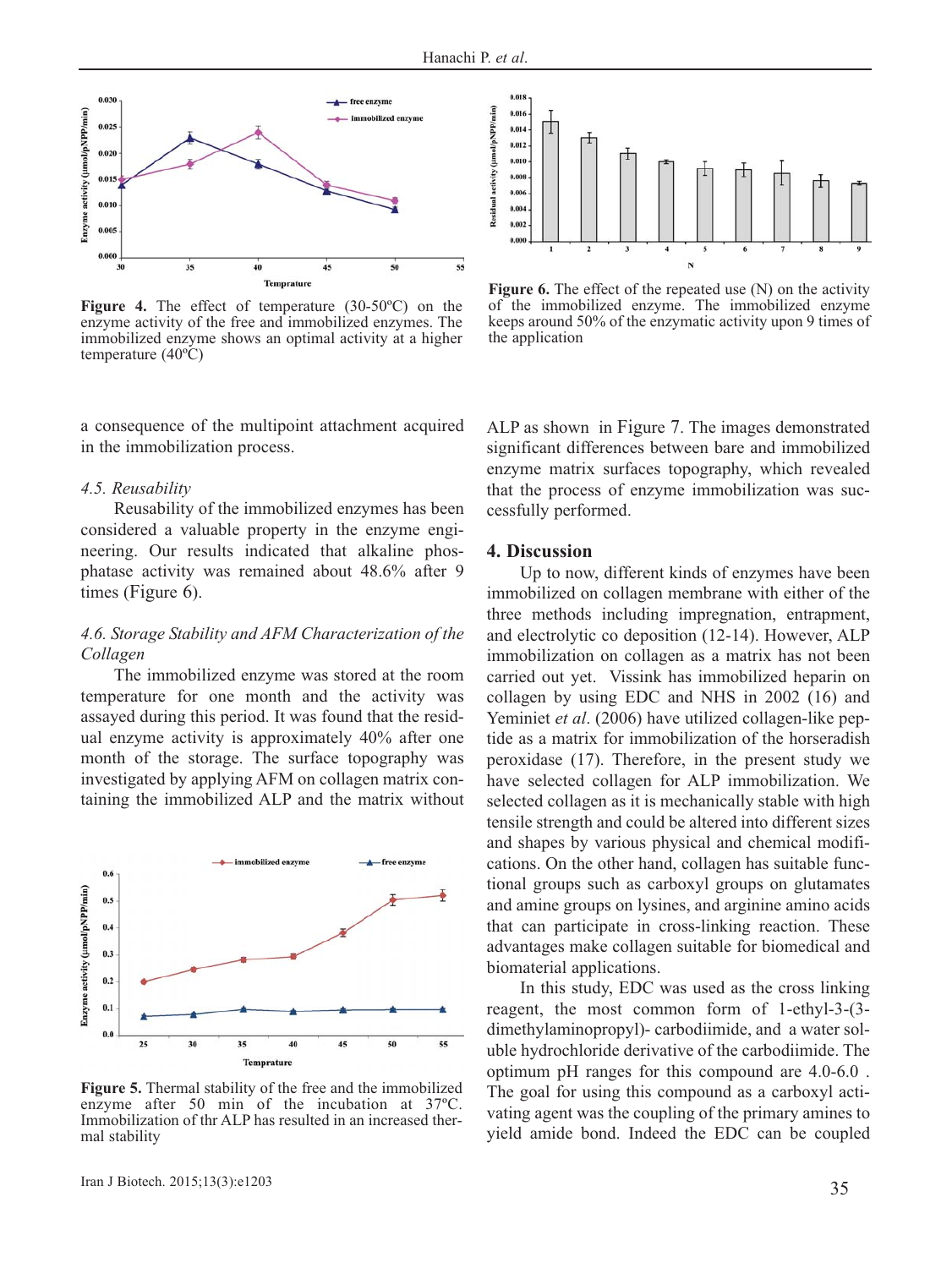

**Figure 7.** The AFM images of the collagen matrix surface, before (left) and after immobilization (right). The coarse surface was decreased following to the bindingwith the enzyme

with carboxyl groups of Glutamates or Aspartat, and amino group of lysine or hydroxylysine residues. The most important properties of EDC include lack of cytotoxicity and slow enzymatic degradation which make it as a suitable candidate for *in vivo* studies in living systems. Furthermore, EDC increases intra and inter helical linkages in the tropocollagen molecules without an intermicrofibrillar crosslinks. These properties makes it suitable for enzyme immobilization, because no major change could occur in the enzyme structure during the process of the immobilization.

Moreover, enzyme structural alterations during the process of immobilization and formation of binding between enzyme and matrix, must be kept minimized. Therefore, providing information regarding immobilized enzymatic properties is considered as an important step in this context. The reason for this importance is its application in the immobilization of the enzymes and illustration of the relationships between structure-function and the mechanism of enzyme reaction. Therefore, in this study the optimal pH and temperature , thermal stability, reusability, and storage stability of the immobilized enzyme were studied.

According to the earlier studies, the optimum pH for hydrolysis is variable based on the nature and concentration of the substrate (18). Therefore, optimum pH for hydrolysis of the selected substrate at certain concentrations can be compared for alkaline phosphatases which are obtained from different sources. The effect of the pH on immobilized alkaline phosphatase activity was investigated using free enzyme and comparing its activity with the immobilized enzyme. The result have indicated that the optimal pH value for immobilized and free enzyme are quite similar  $(\approx 9.5)$  which is in agreement with the previous reports (19, 20). Interestingly, the immobilized enzyme showed higher activity in pH 10 compared to the native enzyme which might be attributed to the effect of the pH on electrostatic interactions of the collagen (21).

The optimal temperature for the free enzyme activity was found to be 35ºC which shifted to 40ºC for the immobilized enzyme. Such significant increase could be primarily as a result of the enzyme stabilization, particularly the structural stabilization, that has occurred during the immobilization process (22).

The thermal stability of the immobilized enzyme is one of the most important criteria for application. The immobilized enzymes, particularly in the covalently bound systems are known to be more resistant to heat and denaturing agents compared to the soluble forms (23). The thermal stability of the free and the immobilized enzyme on the collagen matrix were determined. The immobilized ALP showed a rise in the thermal activity in comparison to the free enzyme. The covalent immobilization of the alkaline phosphatase has resulted in an increased denaturation resistance which was a probable consequence of the multipoint attachment that was occurred during the immobilization process.

The reusability of the immobilized enzyme is an extremely valuable asset in the enzyme engineering. Our results have indicated that alkaline phosphatase activity remained approximately 48.6% after 9 times of application, which is lower than the ALP reusability immobilized on other matrices (24, 25).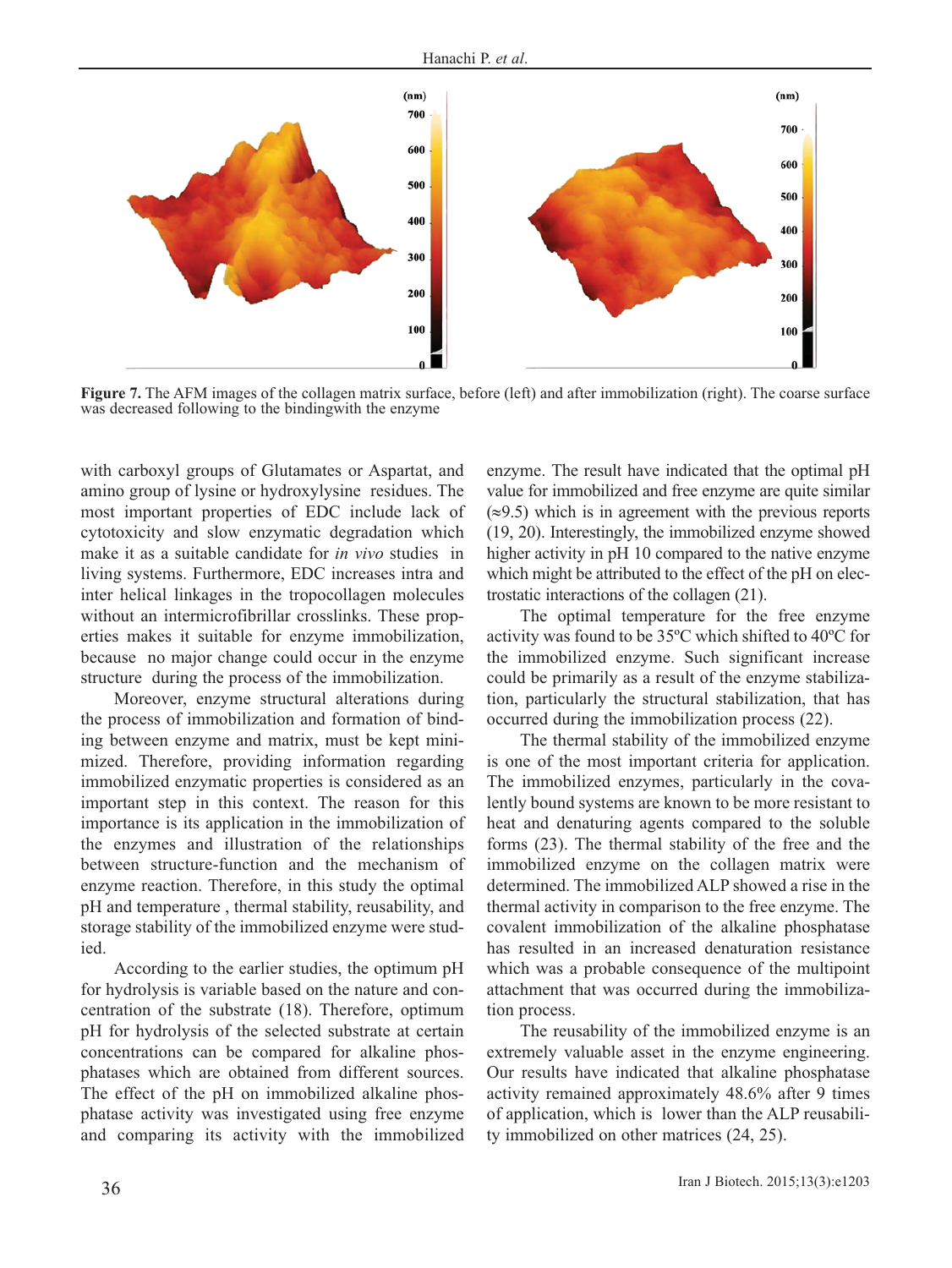The immobilized enzyme was stored at the ambient temperature for one month and the activity was measured. We found that the residual activity was still 40% even after a month elapsed.

The surface topography of the collagen matrix containing immobilized enzyme and without ALP was investigated using Atomic-force microscopy. AFM is a high-resolution type of scanning probe microscopy which makes it possible to measure the roughness of a sample surface at a high resolution. The obtained images have shown significant differences between uncovered and immobilized enzyme matrices' surface topography which suggest the successful enzyme immobilization performance. Similar studies were conducted by Joshi *et al*. (2007) to characterize immobilized antibody molecules on SU-8 (26) as well.

### **5. Conclusions**

The out put of the results from the present study conclude that type I collagen could be introduced as a possible matrix for alkaline phosphatase immobilization applying cross-linking method. Compared to the free enzyme, some physiochemical properties of the ALP could be improved but it should be mentioned that at present collagen may not be a suitable matrix for industrial applications as the harsh conditions associated with the industry. Regarding to the consideration of the collagen as a protein compound and an ideal matrix for tissue engineering, we plan to use collagen in the future researches on cell differentiation studies.

#### **Acknowledgments**

Authors wish to acknowledge all contributions of the" Iran National Science Foundation" for funding (grant number 90004378) the present research, development, and accomplishment.

#### **References**

- 1. Betancor L, Lopez G.F, Hidalgo A, Alonso MN, Dellamora O, Cesar MG, Fernadez LR, Guisan J. Different mechanisms of protein immobilization on glutaraldehyde activated supports: effect of support activation and immobilization conditions. *EMT*. 2006;**39**: 877-882.
- 2. Mateo C, Palomo JM, Fernandez-Lorente G, Guisan JM, Fernandez-Lafuente R. Improvement of enzyme activity, stability and selectivity via immobilization techniques. *EMT*. 2007;**40**:1451-1463.
- 3. Fernandes KF, Lima CS, Pinho H, Collins CH. Immobilization of horseradish peroxidase onto polyaniline polymer. *Process Biochem*istry. 2003;**38**:1379-138.
- 4. Fernandes KF, Lima CS, Pinho H, Collins CH. Properties of horseradish peroxidase immobilized onto polyaniline. *Process Biochem*istry. 2004;**39**:957-962.
- 5. Gerard M, Chaubey A, Malhotra BD. Application of conducting polymers to biosensors*. Biosens and Bioelectronics*. 2002;**173**:45-59.
- 6. Gomez JL, Bodalo A, Gomez E, Bastida J, Hidalgo AM , Gomez M. Immobilization of peroxidase on glass beads: An improved alternative for phenol removal. *EMT*. 2006;**36**: 1016-1022.
- 7. Yamaguchi Y, Mann DM, Ruoslathi E. Negative regulation of transforming growth factor-β by the proteoglycan decorin. *Nature* 1990; **346**: 281-284.
- 8. Hay ED. Extracellular matrix. *J Cell Biol*. 1981;**91**:205-223.
- 9. Hoshi K, Kemmotsu S, Takeuchi Y, Amizuka N, Ozawa H. The primary calcification in bones follows removal of decorin and fusion of collagen fibrils*. J BMR*. 1999;**14**:273-280.
- 10. Millan J. Alkaline phosphatase: structure, substrate specificity and functional relatedness to other members of a large superfamily of enzyme. *Purin Signal*. 2005;**2**:335-341.
- 11. Montornes AE, Osullivan JM. Reagentless detection of alkaline phosphatase using electrochemically grafted films of aromatic diazonium salts. *J Electronal Chem.* 2006;**587**:140-147.
- 12. Osathanon T, Giachelli C, Somerman M. Immobilization of alkaline phosphatase on microporousnanofibrous fibrin scaffolds for bone tissue engineering. *Biomaterials*. 2009;**30**: 4513-4521.
- 13. Sharmin F, Rakshit S, Jayasuriya H. Enzyme immobilization on glass surfaces for the development of Phosphate detection Biosensors. *CIGR*. 2007;**9**:6-19.
- 14. Ehlert N, Muller P, Stieve M, Behrens P. Immobiliation of alkaline phosphatase on modified silica coating. *Micropor Mesopor Mat*. 2010;**131**:51-57.
- 15. Taylor R, Fournier S, Simons B, Kaplan H, Hefford M. Covalent protein immobilization on glass surfaces: Application to alkaline phosphatase. *J Biotechnol*. 2005;**118**:265-269.
- 16. Wissink M, Beernink R, Pieper JS, Poot AA, Engbers G, Beugeling T, Aken WJ, Feijen J. Immobilization of heparin to EDC/NHS-crosslinked collagen. Characterization and *in vitro* evalution. *Biomaterials*. 2001;**22**:151-163.
- 17. Yemini M, Kaplan D, Rishpon J. Collagen-like peptide as a matrix for enzyme immobilization in electrochemical biosensors. *Electroanal*ysis. 2006;**21**:2049-2054.
- 18. Morton RK. Some properties of alkaline phosphatase of cow's milk and calf intestinal mucosa. *Biochem J*. 1955;**60**:573-582.
- 19. Zaborsky O. Immobilized Enzymes. *Mol Nutr*. 1973;**19**:512- 513.
- 20. Grasset L, Cordier D, Couturier R, Ville A. Immobolization of alkaline phosphatase on silk using diazo, adsorption, glutaraldehyde, and azide method: Optimum pH and properties of the conjugates. *Biotechnocal Bioeng*. 1983;**25**:1423-1434.
- 21. Yuping LI, .Asadi A, Monroe M, Douglas E. pH effects on collagen fibrillogenesis *in vitro*. Electrostatic interactions and phosphate binding. *Mat Sci Eng*. 2009;**29**:1643-1649.
- 22. Emi S, Murase Y, Hayashi T, Nakajima A. Protease immobilization onto copoly (ethylene/acrylic acid) fiber. *J App Polym Sci*. 1990;**41**:2753-2767.
- 23. Ulbrich R, Schellenberger A, Damerau W. Studies on the thermal inactivation of immobilized enzymes. *Biotechnol Bioeng*. 1986;**28**:511-522.